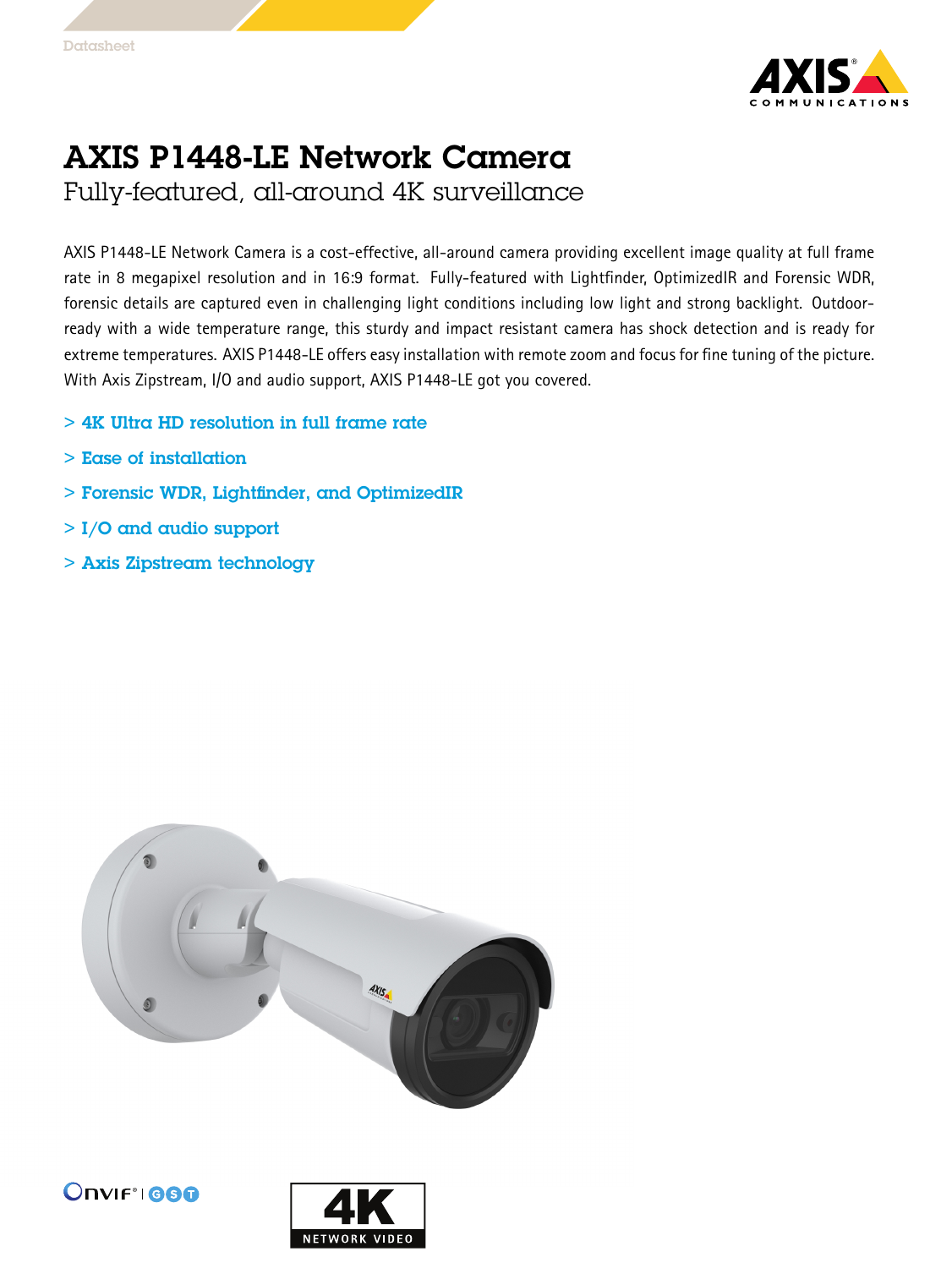## AXIS P1448-LE Network Camera

| Camera                                  |                                                                                                                                                                                                                                                                                                                                        |  |
|-----------------------------------------|----------------------------------------------------------------------------------------------------------------------------------------------------------------------------------------------------------------------------------------------------------------------------------------------------------------------------------------|--|
| lmage sensor                            | 1/2.5" progressive scan RGB CMOS                                                                                                                                                                                                                                                                                                       |  |
| Lens                                    | 2.8-9.8 mm, F1.6<br>Horizontal field of view 109°-37°<br>Vertical field of view 57°-21°<br>Varifocal, Remote focus and zoom, P-Iris control, IR corrected                                                                                                                                                                              |  |
| Day and night                           | Automatically removable infrared-cut filter                                                                                                                                                                                                                                                                                            |  |
| Minimum<br>illumination                 | Color: 0.18 lux, at 50 IRE F1.6<br>B/W: 0.04 lux, at 50 IRE F1.6<br>0 lux with IR illumination on                                                                                                                                                                                                                                      |  |
| <b>Shutter time</b>                     | $1/62500$ s to 2 s                                                                                                                                                                                                                                                                                                                     |  |
| Video                                   |                                                                                                                                                                                                                                                                                                                                        |  |
| Video<br>compression                    | H.264 (MPEG-4 Part 10/AVC) Baseline, Main and High Profiles<br><b>Motion JPEG</b>                                                                                                                                                                                                                                                      |  |
| Resolution                              | 3840x2160 to 160x90                                                                                                                                                                                                                                                                                                                    |  |
| Frame rate                              | Up to $25/30$ fps (50/60 Hz) in all resolutions                                                                                                                                                                                                                                                                                        |  |
| Video streaming                         | Multiple, individually configurable streams in H.264 and Motion<br>JPEG<br>Axis Zipstream technology in H.264<br>Controllable frame rate and bandwidth<br>VBR/ABR/MBR H.264                                                                                                                                                            |  |
| Multi-view<br>streaming                 | Up to 8 individually cropped out view areas                                                                                                                                                                                                                                                                                            |  |
| Image settings                          | Saturation, contrast, brightness, sharpness, Forensic WDR: Up to<br>120 dB depending on scene, white balance, day/night threshold,<br>exposure mode, exposure zones, compression, orientation: auto,<br>0°, 90°, 180°, 270° including Corridor Format, mirroring of<br>images, dynamic text and image overlay, privacy masks           |  |
| Pan/Tilt/Zoom                           | Digital PTZ                                                                                                                                                                                                                                                                                                                            |  |
| Audio                                   |                                                                                                                                                                                                                                                                                                                                        |  |
| Audio streaming                         | Audio in, simplex                                                                                                                                                                                                                                                                                                                      |  |
| Audio encoding                          | 24bit LPCM, AAC-LC 8/16/32/48 kHz, G.711 PCM 8 kHz, G.726<br>ADPCM 8 kHz, Opus 8/16/48 kHz<br>Configurable bit rate                                                                                                                                                                                                                    |  |
| Audio<br>input/output                   | External microphone input or line input<br>Automatic gain control                                                                                                                                                                                                                                                                      |  |
| <b>Network</b>                          |                                                                                                                                                                                                                                                                                                                                        |  |
| Security                                | Password protection, IP address filtering, HTTPS <sup>a</sup> encryption,<br>IEEE 802.1X (EAP-TLS) <sup>a</sup> network access control, digest<br>authentication, user access log, centralized certificate<br>management, brute force delay protection, signed firmware                                                                |  |
| Supported<br>protocols                  | IPv4, IPv6 USGv6, HTTP, HTTPS <sup>a</sup> , HTTP/2, SSL/TLS <sup>a</sup> , QoS Layer<br>3 DiffServ, FTP, SFTP, CIFS/SMB, SMTP, Bonjour, UPnP®, SNMP<br>v1/v2c/v3 (MIB-II), DNS, DynDNS, NTP, RTSP, RTP, SRTP, TCP, UDP,<br>IGMP, RTCP, ICMP, DHCPv4/v6, ARP, SOCKS, SSH, LLDP, MQTT,<br>Syslog                                        |  |
| System integration                      |                                                                                                                                                                                                                                                                                                                                        |  |
| Application<br>Programming<br>Interface | Open API for software integration, including VAPIX® and<br>AXIS Camera Application Platform; specifications at axis.com<br>AXIS Video Hosting System (AVHS) with One-Click Connection<br>ONVIF <sup>®</sup> Profile G, ONVIF® Profile S and ONVIF® Profile T, specifi-<br>cation at onvif.org                                          |  |
| <b>Event conditions</b>                 | Analytics<br>Detectors: live stream accessed, video motion detection, audio<br>detection, day/night mode, shock detection, tampering<br>Hardware: network, temperature<br>Input Signal: digital input port, manual trigger, virtual inputs<br>Storage: disruption, recording<br>System: system ready<br>Time: recurrence, use schedule |  |
| <b>Event actions</b>                    | Record video: SD card and network share<br>Upload of images or video clips: FTP, SFTP, HTTP, HTTPS, network<br>share and email<br>Pre- and post-alarm video or image buffering for recording or<br>upload<br>Notification: email, HTTP, HTTPS, TCP and SNMP trap<br>PTZ: PTZ preset, start/stop quard tour                             |  |

|                                 | Overlay text, external output activation, day/night mode                                                                                                                                                                                                                                                                                                                                                                                                                                                                                  |
|---------------------------------|-------------------------------------------------------------------------------------------------------------------------------------------------------------------------------------------------------------------------------------------------------------------------------------------------------------------------------------------------------------------------------------------------------------------------------------------------------------------------------------------------------------------------------------------|
| Data streaming                  | Event data                                                                                                                                                                                                                                                                                                                                                                                                                                                                                                                                |
| Built-in<br>installation aids   | Pixel counter, remote zoom (3.5x optical), remote focus, auto<br>rotation                                                                                                                                                                                                                                                                                                                                                                                                                                                                 |
| Analytics                       |                                                                                                                                                                                                                                                                                                                                                                                                                                                                                                                                           |
| <b>Applications</b>             | Included<br><b>AXIS Video Motion Detection</b><br>Supported<br>AXIS Digital Autotracking, AXIS Perimeter Defender,<br><b>AXIS Cross Line Detection</b><br>Support for AXIS Camera Application Platform enabling<br>installation of third-party applications, see <i>axis.com/acap</i>                                                                                                                                                                                                                                                     |
| General                         |                                                                                                                                                                                                                                                                                                                                                                                                                                                                                                                                           |
| Casing                          | IP66/IP67-, NEMA 4X-, and IK10-rated casing<br>Polycarbonate blend and aluminium<br>Color: white NCS S 1002-B                                                                                                                                                                                                                                                                                                                                                                                                                             |
| Sustainability                  | PVC free                                                                                                                                                                                                                                                                                                                                                                                                                                                                                                                                  |
| Memory                          | 1024 MB RAM, 512 MB Flash                                                                                                                                                                                                                                                                                                                                                                                                                                                                                                                 |
| Power                           | Power over Ethernet IEEE 802.3af/802.3at Type 1 Class 3<br>Typical: 7.1 W, max 12.95 W                                                                                                                                                                                                                                                                                                                                                                                                                                                    |
| Connectors                      | Shielded RJ45 10BASE-T/100BASE-TX PoE<br>3.5 mm mic/line in<br>I/O: 4-pin terminal block for 1 alarm input and 1 output                                                                                                                                                                                                                                                                                                                                                                                                                   |
| <b>IR</b> illumination          | OptimizedIR with power-efficient, long-life 850 nm IR LEDs<br>Range of reach 25 m (82 ft) or more depending on the scene                                                                                                                                                                                                                                                                                                                                                                                                                  |
| <b>Storage</b>                  | Support for microSD/microSDHC/microSDXC card and encryption<br>Recording to network-attached storage (NAS)<br>For SD card and NAS recommendations see <i>axis.com</i>                                                                                                                                                                                                                                                                                                                                                                     |
| Operating<br>conditions         | -40 °C to 60 °C (-40 °F to 140 °F)<br>Maximum temperature according to NEMA TS2 (2.2.7):<br>74 °C (165 °F)<br>Humidity 10-100% RH (condensing)                                                                                                                                                                                                                                                                                                                                                                                            |
| Storage<br>conditions           | -40 °C to 65 °C (-40 °F to 149 °F)<br>Humidity 5-95% RH (non-condensing)                                                                                                                                                                                                                                                                                                                                                                                                                                                                  |
| Approvals                       | EMC<br>EN 55032 Class A, EN 50121-4, IEC 62236-4, EN 55024,<br>EN 61000-6-1, EN 61000-6-2, FCC Part 15 Subpart B Class A,<br>ICES-003 Class A, VCCI Class A, RCM AS/NZS CISPR 32 Class A,<br>KCC KN32 Class A, KN35<br>Safety<br>IEC/EN/UL 62368-1, IEC/EN/UL 60950-22, IS 13252, IEC 62471<br>Environment<br>IEC 60068-2-1, IEC 60068-2-2, IEC 60068-2-6, IEC 60068-2-14,<br>IEC 60068-2-27, IEC 60068-2-78, IEC/EN 60529 IP66/IP67,<br>IEC/EN 62262 IK10, NEMA 250 Type 4X, NEMA TS 2 (2.2.7-2.2.9)<br>Network<br><b>NIST SP500-267</b> |
| Weight                          | With weather shield:<br>1 kg (2.2 lb)                                                                                                                                                                                                                                                                                                                                                                                                                                                                                                     |
| Dimensions                      | Ø132 x 260 mm (Ø5 3/16 x 10 1/4 in)                                                                                                                                                                                                                                                                                                                                                                                                                                                                                                       |
| Included<br>accessories         | Installation guide, Windows® decoder 1-user license, drill hole<br>template, connector kit, mounting bracket<br>AXIS Weather Shield L                                                                                                                                                                                                                                                                                                                                                                                                     |
| Optional<br>accessories         | AXIS T94F01M J-Box/Gang Box Plate, AXIS T91A47 Pole Mount,<br>AXIS T94P01B Corner Bracket, AXIS T94F01P Conduit Back Box,<br>AXIS Weather Shield K, Axis PoE Midspans<br>For more accessories, see axis.com                                                                                                                                                                                                                                                                                                                               |
| Video<br>management<br>software | AXIS Companion, AXIS Camera Station, video management<br>software from Axis' Application Development Partners available<br>at axis.com/vms                                                                                                                                                                                                                                                                                                                                                                                                |
| Languages                       | English, German, French, Spanish, Italian, Russian, Simplified<br>Chinese, Japanese, Korean, Portuguese, Traditional Chinese                                                                                                                                                                                                                                                                                                                                                                                                              |
| Warranty                        | 5-year warranty, see axis.com/warranty                                                                                                                                                                                                                                                                                                                                                                                                                                                                                                    |
|                                 |                                                                                                                                                                                                                                                                                                                                                                                                                                                                                                                                           |

a. This product includes software developed by the OpenSSL Project for use in the<br>OpenSSL Toolkit. (openssl.org), and cryptographic software written by Eric Young<br>(eay@cryptsoft.com).

Environmental responsibility: